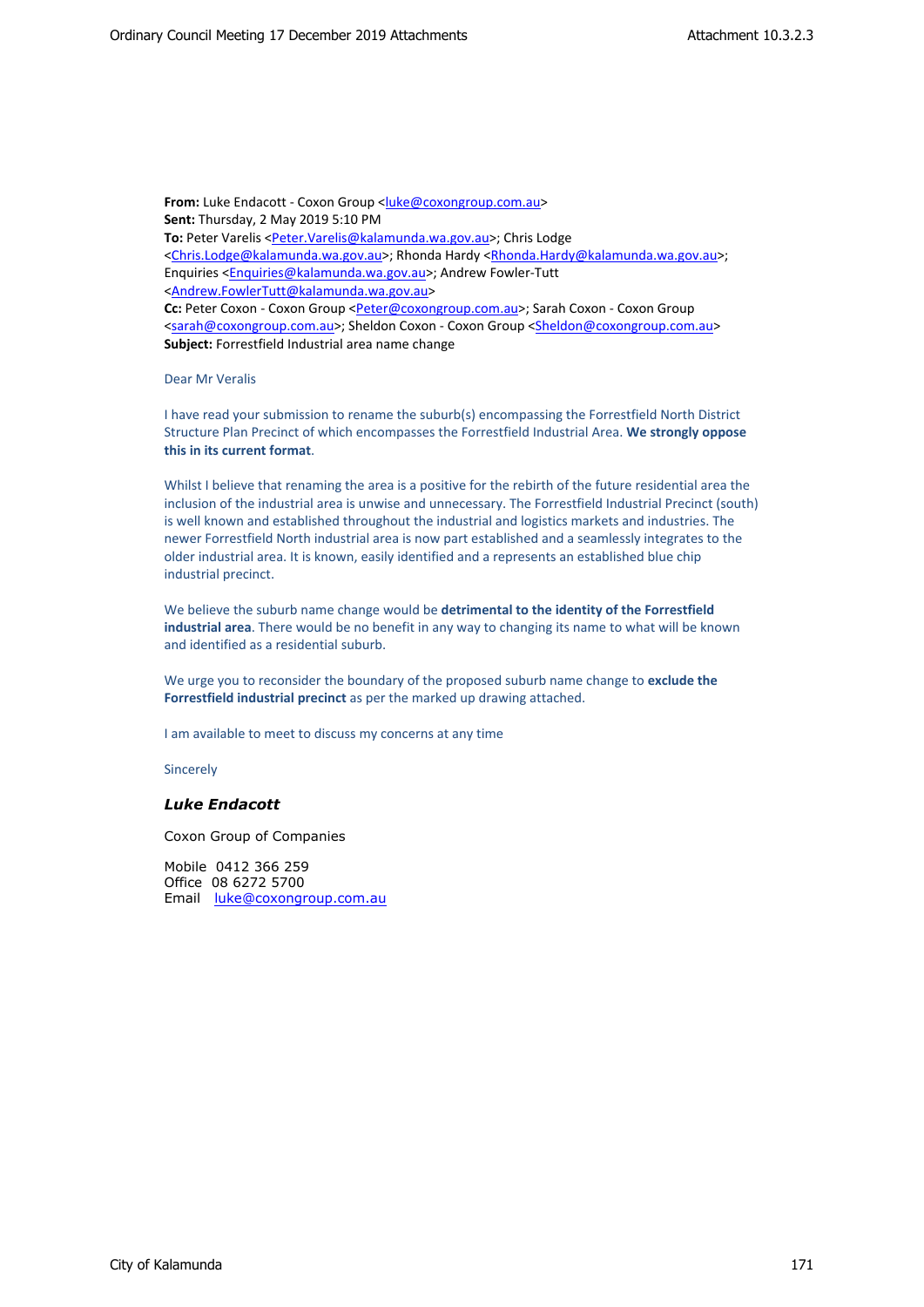**From** Sam Craddock <Sam.Craddock@api.net.au> **Date** Mon May 06 05:22:05 AM AWST 2019 **To** Enquiries <Enquiries@kalamunda.wa.gov.au> **cc bcc Subject** Name the Suburb Competition - attn Peter Veralis

Dear Peter,

Thank-you for the opportunity to re-name the suburb.

The consensus amongst the 100 team here is that we are very happy with the name Forrestfield, and given that we would incur some significant costs if this were to change, would prefer that the status quo be maintained.

Yours sincerely,

Sam.

## **Sam Craddock DC Manager**

| Australian Pharmaceutical Industries Ltd<br>2/271 Berkshire Road<br>Forrestfield WA 6058<br>www.api.net.au | Tel: +61 8 9350 0040<br>Mob: +61 0407 023 814<br>Fax: +61 8 9358 4986<br>sam.craddock@api.net.au |
|------------------------------------------------------------------------------------------------------------|--------------------------------------------------------------------------------------------------|

**This email is intended for the addressees only and may contain privileged and/or confidential information.**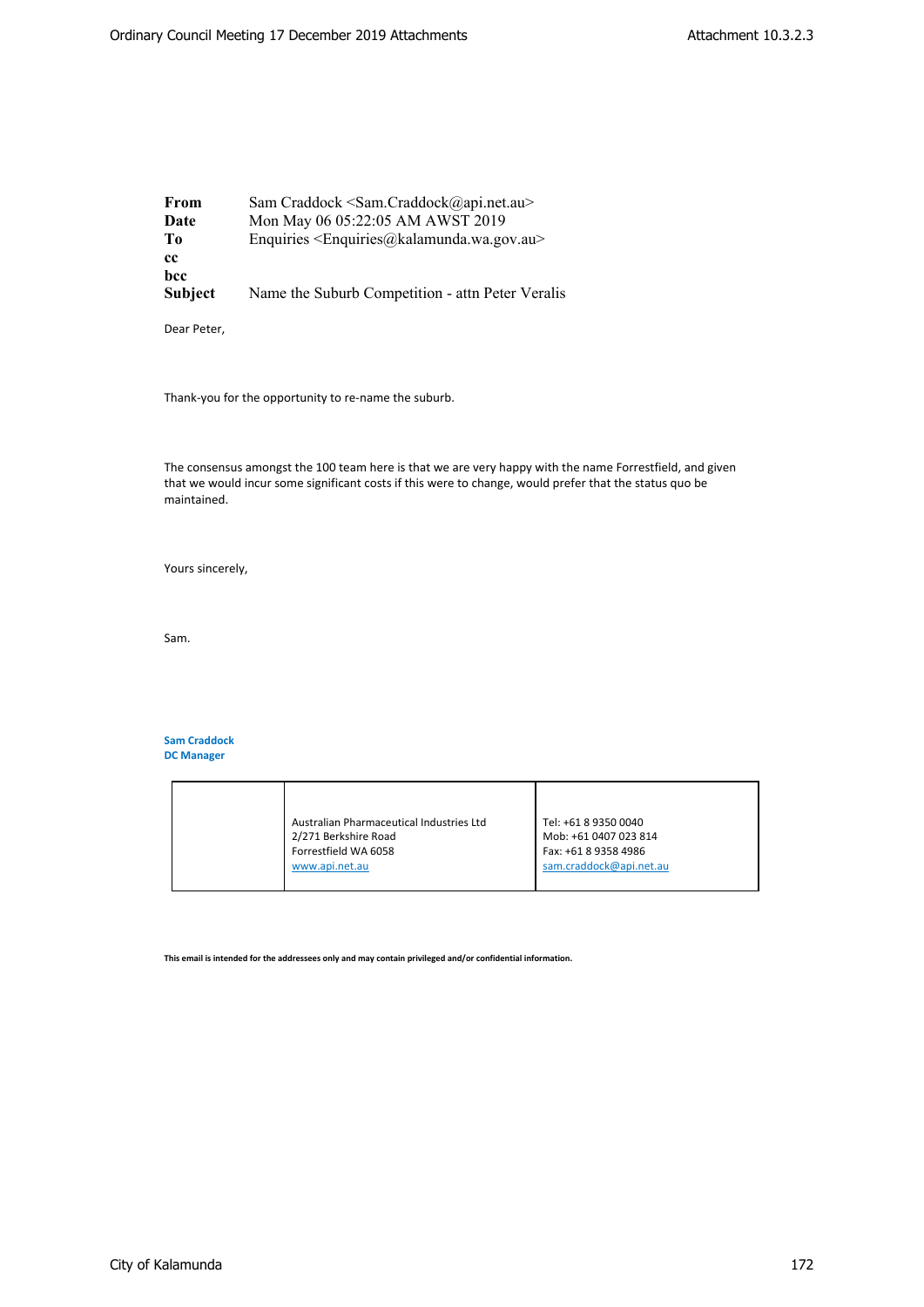**From** Terence Summersby <t.summersby@bigpond.com><br>**Date** Mon May 06 09:28:09 AM AWST 2019 **Date** Mon May 06 09:28:09 AM AWST 2019 **To** Enquiries <Enquiries@kalamunda.wa.gov.au> **cc bcc Subject** Suburb name change proposal

Dear Stupid People,

Please find my strongest response attached above. If something is not broken don't try to fix it until it is. Leave High Wycombe the xxxx (Swear word removed) alone.